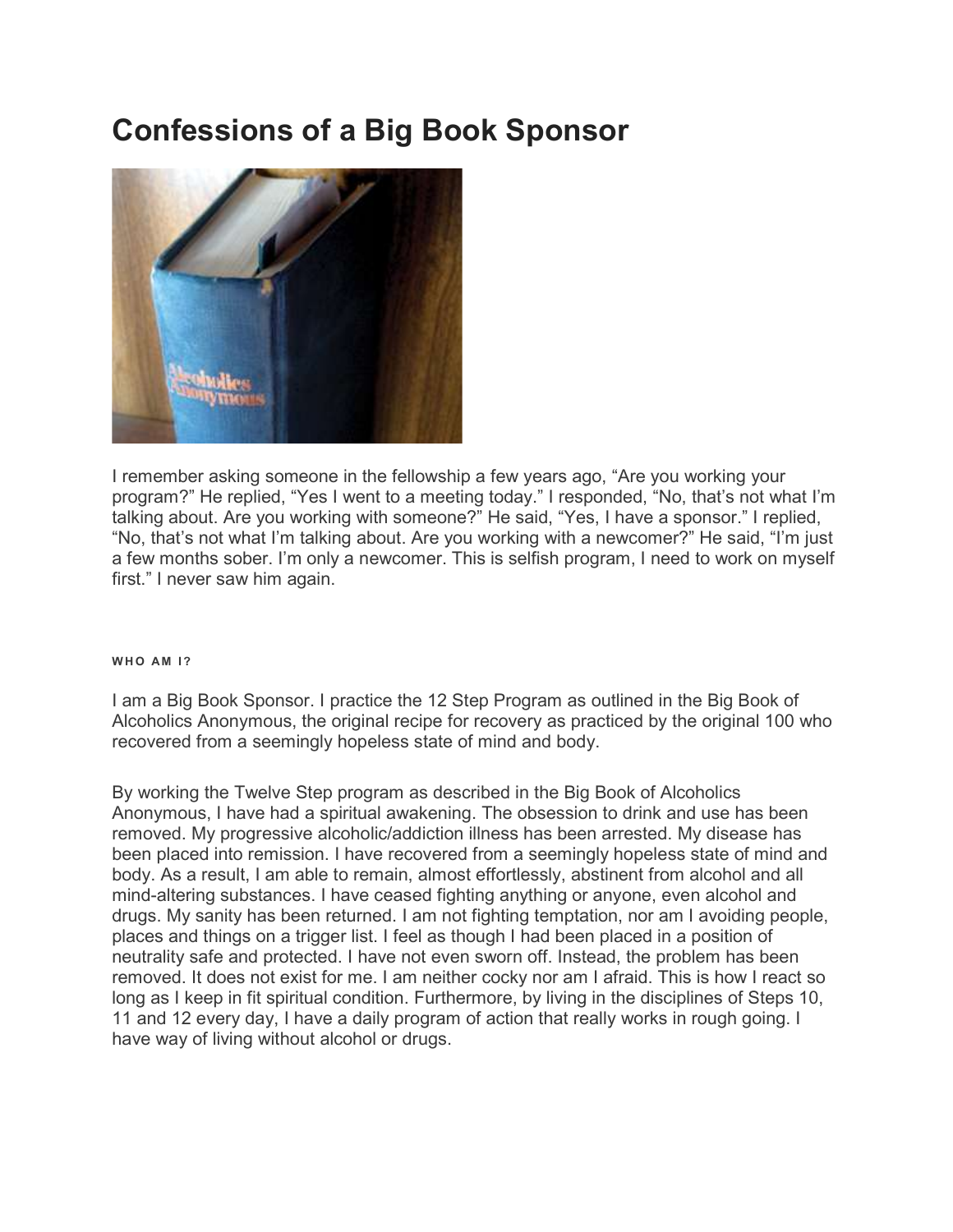You can recognize me at 12 Step meetings because I am the one who brings my own Big Book. To show other alcoholics/addicts precisely how I recovered is the main purpose of this book. I carry a common solution–a way out on which we can absolutely agree and upon which we can join together as brothers and sisters in harmonious action. My deportment shouts that I am a person with a real answer. I carry no attitude of Holier Than Thou. I do not talk down to the alcoholic/addict from any moral or spiritual hilltop. I ask for no payment. I have no axes to grind nor people to please. You can expect to endure no lectures from me. My only desire is to be helpful. I offer friendship and fellowship.

# WHAT I DO

You will find me at 12 Step meetings armed with the facts about myself. As an ex-problem drinker/user, you will see me making an approach to the newcomer–looking for someone who needs and wants hear about our common solution–someone with an honest desire to stop drinking or using–someone who wants what I have and is willing to follow the instructions as outlined in the Big Book–someone who wants to be joyous and free of active alcoholism and or addiction.

When I find someone who really wants to stop drinking or using, we go to a coffee shop and, together we read and study the first 164 pages of the Big Book. When we come to a Step instruction, we take the Step together as instructed in the Big Book. I practice cosponsorship–two addicts, working one-on-one, seeking a Higher Power. Because lack of power is our dilemma, we meet three to four times a week, working quickly, all 12 Steps in 30 days or less. My purpose for sponsorship is to teach others how to teach others how to work the 12 Step program as outlined in the Big Book of A.A. Therefore, once the new person has learned and worked all 12 Steps and is living in the disciplines of Steps 10 and 11 on a daily basis, I help my sponsee find a qualified addict who wants to stop and get them working together on their 12 Step journey. Thus, I conclude my formal sponsorship with my sponsee, knowing that they have a dependence, not on me, but upon their Higher Power. Moreover, I rest easy, knowing that the fellowship has one more teacher amongst its members, freeing me to commence looking for another willing, honest and open-minded addict to instruct and repeat the process.

# WORKING WITH OTHER ALCOHOLICS/ADDICTS

I have carried the message of the Big Book to many alcoholics and addicts and rarely have I seen a person fail who thoroughly follows our path.

Untreated alcoholic/addicts are unlovely people. My struggles with them are strenuous, comic and tragic. Those who could not or would not see our way of life are often consumed by their temptations which leads them to the gates of insanity or death. Helping other addicts is the foundation stone of my recovery. A kindly act once in a while isn't enough for me. I have shared time, energy and money. My business and personal life has been interrupted by the telephone ringing at any time of the day or night. My spouse sometimes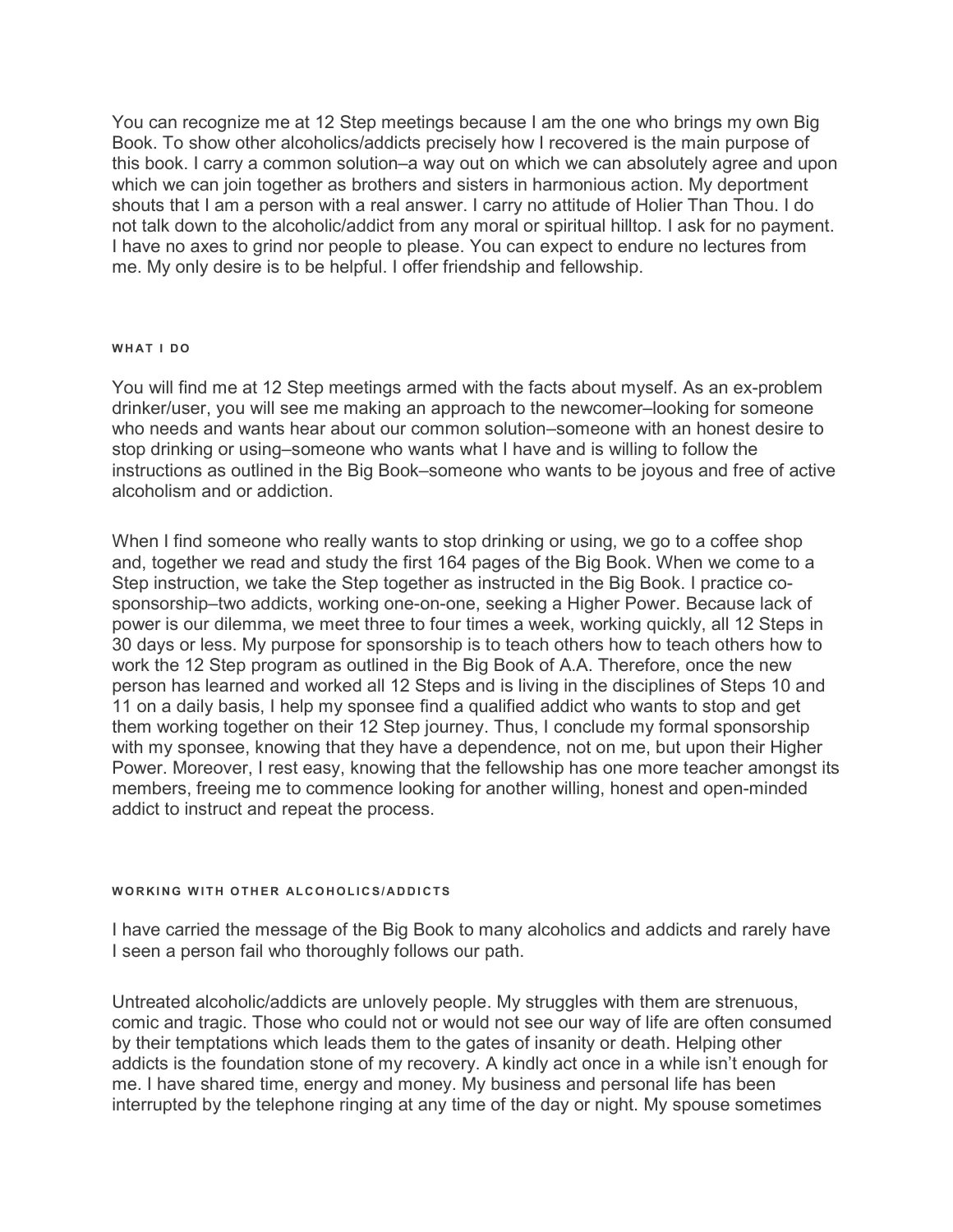feels neglected. I have made innumerable trips to police courts, detox centers, hospitals, jails and asylums. I have counseled frantic spouses and relatives. Occasionally I have to meet such conditions.

I have worked hard with many alcoholics/addicts on the idea that only an addict can help another addict. I have had many failures. I once asked another Big Book Sponsor about their success rates and she replied, "I am 100% successful". Astounded, I asked how is that possible? She replied, "I'm still sober". That to me is one of the best kept secrets in our fellowship today. I often hear that this is a "selfish program", but whenever I put my sobriety first I could never stay sober. When I started showing the newcomer how to stay sober, I have found no trouble staying sober. As Doctor Bob once remarked, "strenuous work one alcoholic with another was vital to permanent recovery".

# LOVE AND TOLERANCE OF OTHERS IS MY CODE

In the 12 Step rooms I have been accused of being a Step Nazi, Big Book Thumper, a Holy Roller, a Zealot, a Big Book Page Pusher and recently I was called a "Steptard". I have been thrown out of groups and asked not to come back. I have been asked not to bring my Big Book into some A.A. meetings. I have been physically and verbally threatened by members of the fellowship for teaching that our 12 Step Program can be learned in an afternoon. I have been blamed for killing people with the Big Book.

When confronted with such animosity, my program tells me I have to look at my part. Have I been crusading, righteous, or critical? Have I been engaging in frothy debates or windy arguments? Have I been demonstrating an attitude of intolerance? Yes, there have been times when I have been all these things, but I claim spiritual progress not perfection and I am no saint.

I confess that I am a Big Book fundamentalist. I work my Big Book like a recipe for recovery. When I follow the 12 Step instructions as outlined in the book, it awakens my mind and I make conscious contact with my Higher Power. I must remember that when I focus my mind on what is wrong with the fellowship and the meetings today, the more I become restless, irritable and discontented. I must remember that the meetings are filled with many suffering and untreated addicts. Therefore, I practice acceptance and focus on what is good about the meetings and the fellowship. I try to see what I can positively add to the meeting–my only desire is to be helpful. Sometimes I have charged the "meeting makers" of killing people with their, "Don't drink and go to meetings" mantra. In return, they, the "Meeting Makers Make It" sect, have accused me of killing people with my Big Book thumping attitude. What I have learned is this: it is not the "Meeting Makers" that are killing people nor is it the "Big Book Thumpers", it's the 20 to 30 years of abusive drinking and using that kills the alcoholic/addict. I must remember that I have no monopoly on recovery, but I do know that the Big Book solution works.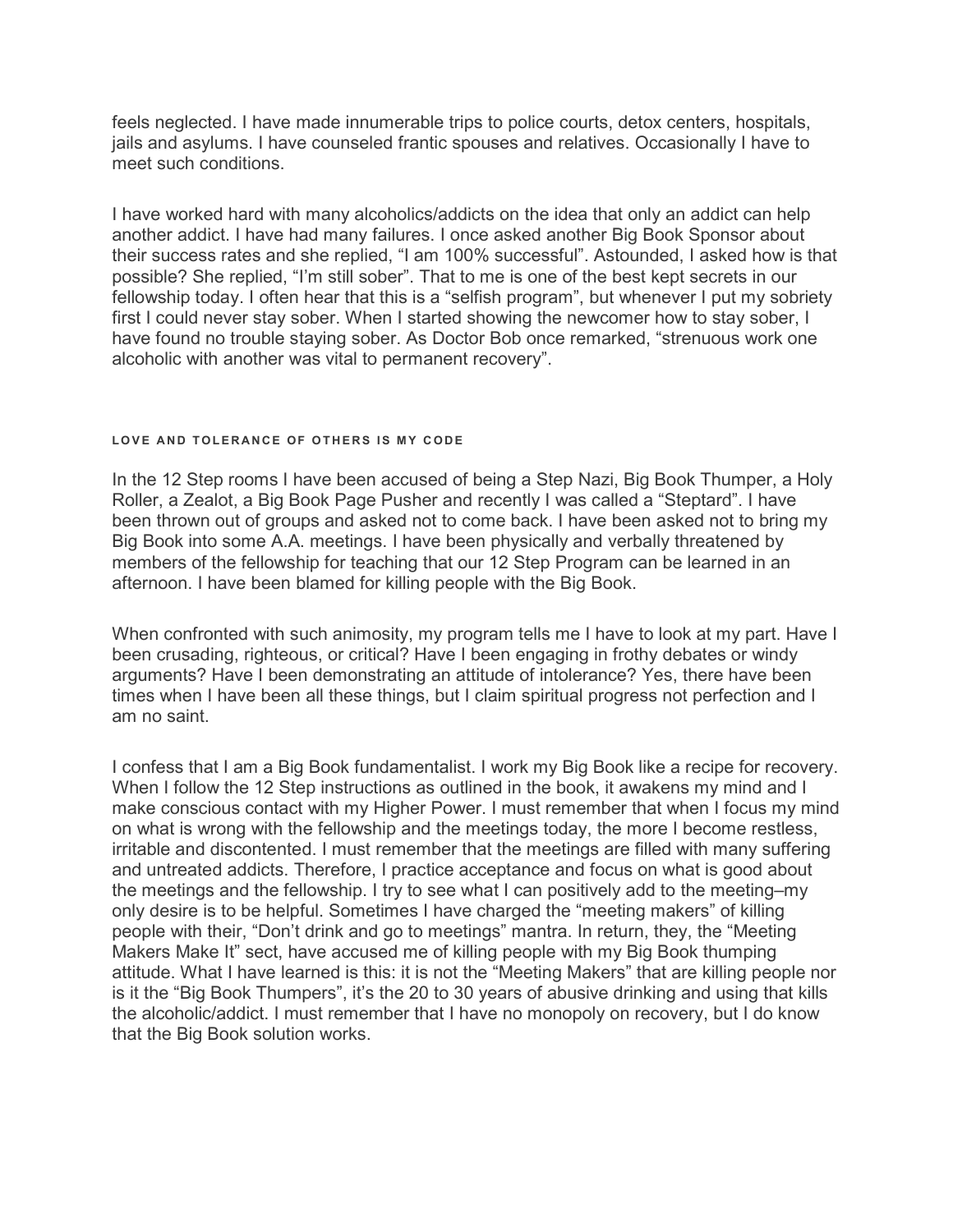# WHY DO I CONTINUE TO WORK WITH OTHER ALCOHOLIC/ADDICTS?

Having had a spiritual experience, I try to practice the 12 Step principles in all my affairs. First, I take care of family, for sobriety is not enough and I am a long way from making good to my spouse, parents and children whom for years I have so shockingly treated. Second, I take care of my business, for there can be no family if I am not self-supporting. And third, in my spare time, I carry this message to other alcoholic addicts. For me, this approach, in this order, is a balanced program.

Over the years I have witnessed a fellowship grow up about me. I have watched the spirit grow in the eyes of a suffering individual and seen them recover from a seemingly hopeless state of mind and body. I have seen them make a 180 degree turn in life, only to help some other suffering addict do the same. This is the experience I would not miss. I know you will not want to miss it either. Frequent contact with newcomers and other Big Book sponsors is a bright spot in my day.

My life has taken on a new meaning and I seem to be of benefit to others. I have found a new freedom and happiness. I know serenity and peace. I continue to lose interest in selfish things and gain interest in the people in my life. My attitude and outlook on life has changed. Fear and economic insecurity is down and I know how to intuitively handle situations which use to baffle me. I realize that my Higher Power does for me what I could not do for myself alone.

# A VISION FOR YOU

Thus I grow spiritually and so can you with a Big Book in your hand. It contains all you will need to begin working with the addict who still suffers. I know what you are thinking, "I'm a newcomer myself and I do not have enough sobriety time to be of use to anyone. What could I possibly offer another newcomer? Maybe I should wait a year or two." Rubbish! By working the Big Book solution, you will tap a source of power greater than yourself. To duplicate, with such backing, what I have accomplished is only a matter of willingness, patience and labour. Remember your reliance is always upon your Higher Power. It will show you how to create the fellowship you crave. Ask in morning mediation what you can do for the addict who still suffers. The answers will come if you work your program. But if you are shaky you had better work with another alcoholic/addict instead. Remember you have recovered and have been given the power to help others. You will soon find out that when all other measures fail, work with another alcoholic/addict will save the day. Give freely of what you have been shown and join us on the Broad Highway of the Fellowship of the Spirit. You will surely meet some of us as you trudge the Road of Happy Destiny.

Trust God, Clean House, Help Others.